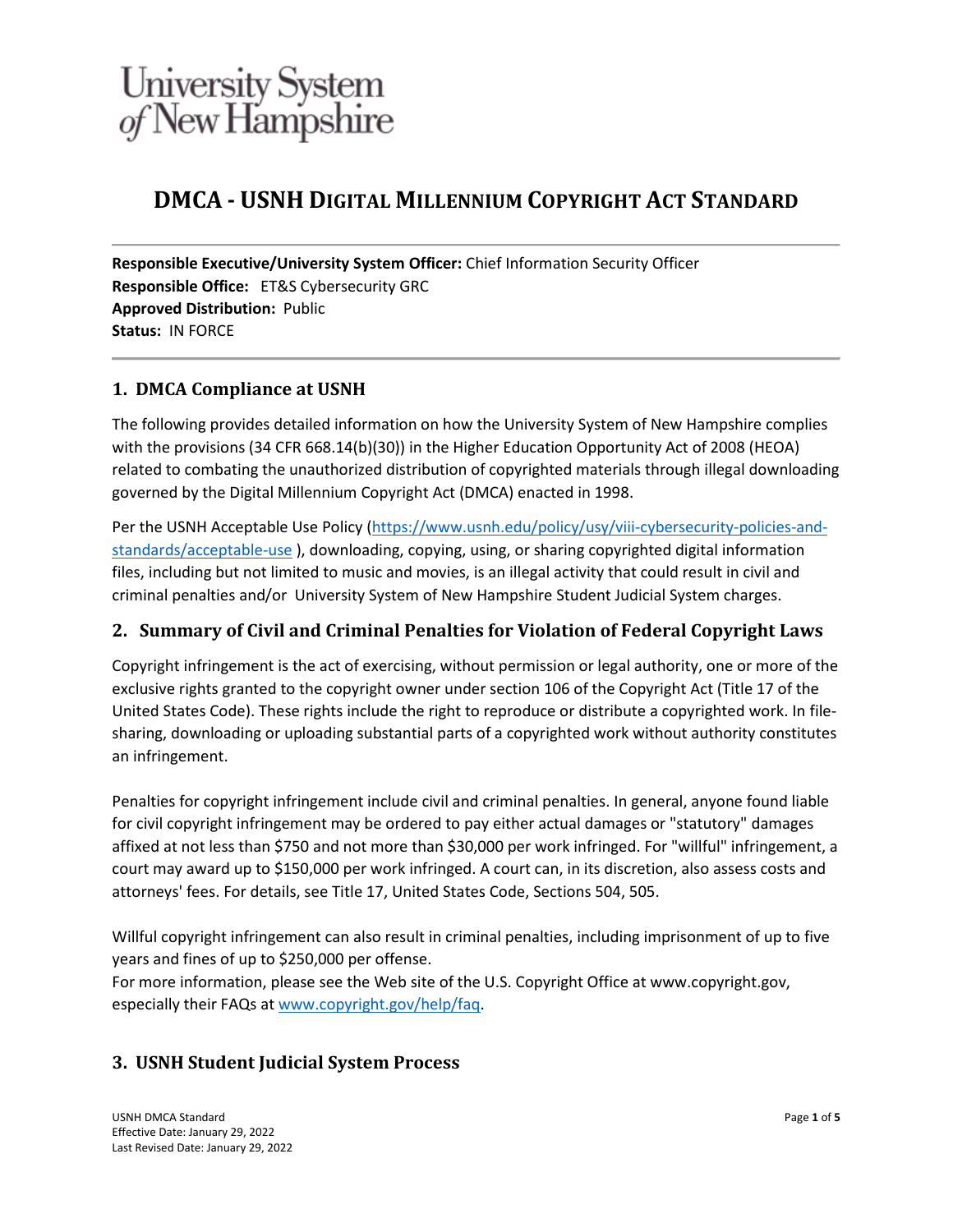Disciplinary actions for violation of the Acceptable Use Policy, including any violations related to the unauthorized distribution of copyrighted material, are governed by the Conduct Resolution Procedures outlined in Article IV of the Student Rights, Rules, and Responsibilities Handbook. [\(https://www.unh.edu/dean-of-students/processes-policies-protocols/student-rights-rules](https://www.unh.edu/dean-of-students/processes-policies-protocols/student-rights-rules-responsibilities)[responsibilities](https://www.unh.edu/dean-of-students/processes-policies-protocols/student-rights-rules-responsibilities) )

### **4. University System of New Hampshire Procedures for Handling of DMCA Complaints and Violations**

The designated University Agent to receive written claims of copyright infringement under the Digital Millennium Copyright Act is:

Bill Poirier Chief Information Officer Enterprise Technology & Services University System of New Hampshire Rm 307, Thompson Hall 105 Main Street Durham, NH 03824-3547

E-mail: dmca@unh.edu

### **5. PROCESS AND ENFORCEMENT**

#### 1. **Reporting Claims of Infringement**

A written notification of claimed infringement must be sent to the University Agent from the alleged copyright owner (Complaining Party) that includes substantially the following:

- A physical or electronic signature of a person authorized to act on behalf of the Complaining Party. As an electronic signature, we accept fax and a digitized image of the signature attached to e-mail.
- Identification of the copyrighted work claimed to have been infringed.
- Identification of the material that is claimed to be infringing or the subject of infringing activity and that is to be removed or disabled, including information reasonably sufficient to permit the University to locate the material. For example, include the URL.
- Submissions are accepted at the dmca@unh.edu address in an ACNS format. Make special note of the required fields and the Source->Protocol field. Submissions will not be accepted without that information or at other email addresses.
- Information reasonably sufficient to permit the University to contact the Complaining Party, such as address, telephone number, and e-mail address.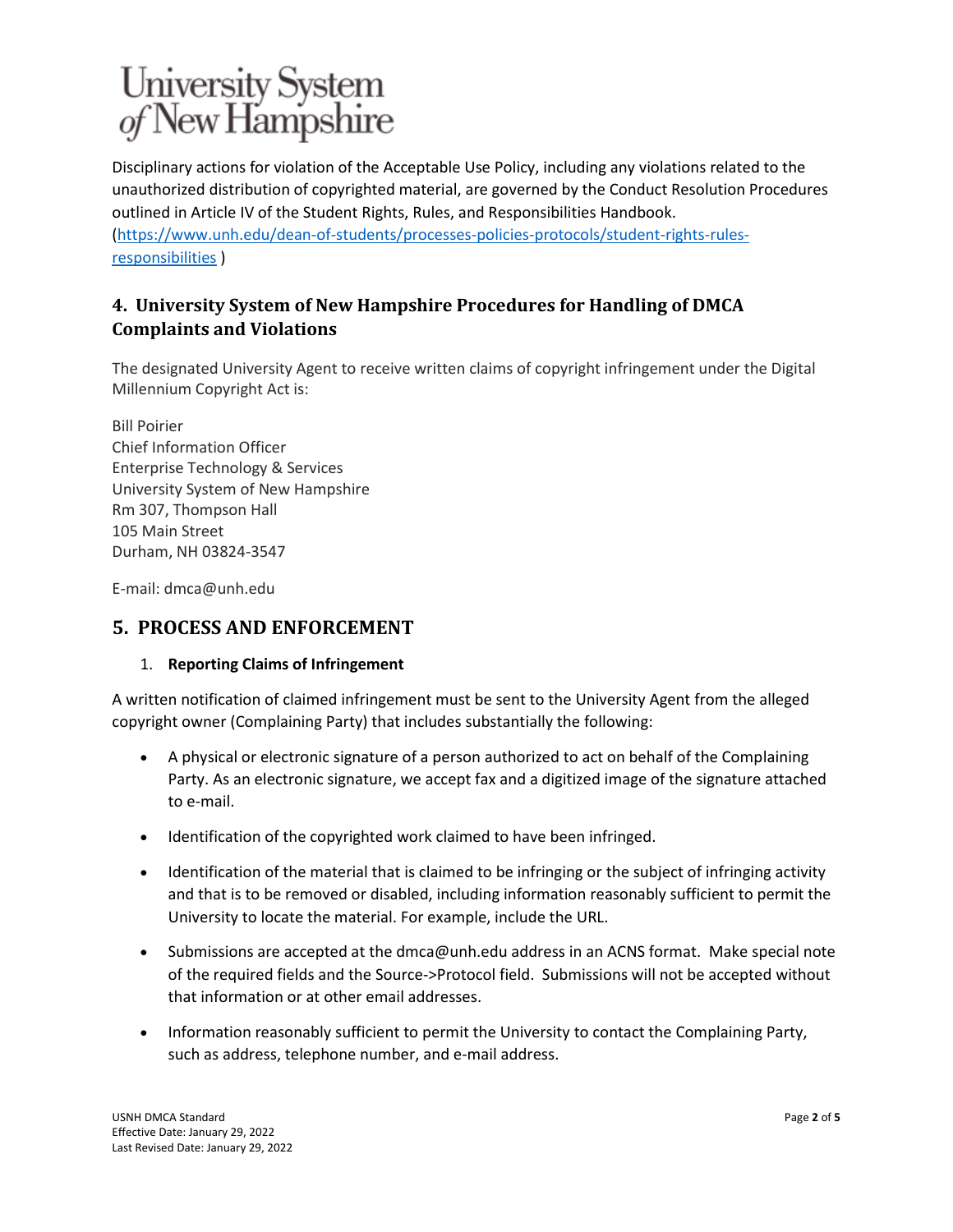- A statement that the Complaining Party has a good faith belief that the use of the material in the manner complained of is not authorized by the copyright owner, its agent, or the law.
- A statement that the information in the notification is accurate; and under penalty of perjury, the Complaining Party is authorized to act on behalf of the owner of an exclusive right that is allegedly infringed.

### 2. **Handling of Received Complaints**

Upon receipt of a complete DMCA Take-Down Notice or other complaint, the University will notify the UNH user that a complaint has been received and request that the copyrighted information be taken down. The UNH user must then comply with the request and, if they choose, provide a counternotification to the University Agent as defined below.

Repeated notifications relating to the same USNH user may result in an escalation of consequences as outlined in the USNH Copyright protection guidance. [\(https://www.unh.edu/digital/standard/copyright](https://www.unh.edu/digital/standard/copyright-permissions)[permissions](https://www.unh.edu/digital/standard/copyright-permissions) )

### 3. **Counter Notification of Replacement**

The User (subscriber) may provide a counter-notification to the University Agent, responding to the notification from the Complaining Party. A counter-notification must be a written communication provided to the Agent that includes substantially the following:

- A physical or electronic signature of the User (subscriber).
- Identification of the material that has been removed or to which access has been disabled, and the location at which the material appeared before it was removed or access to it was disabled.
- A statement under penalty of perjury that the User has a good faith belief that the material was removed or disabled as a result of mistake or incorrect identification of the material to be removed or disabled.
- The User's name, address, and telephone number, and a statement that the User consents to the jurisdiction of the Federal District Court for the judicial district in which the address is located, or if the User's address is outside the United States, for any judicial district in which the University may be found and that the User will accept service of process from the person who provided notification or an agent of such person.

Once the complaining party receives the User's claim, the DMCA permits the University to restore materials or access within two weeks -- unless the Complaining Party serves notice that it intends to seek a court order to restrain infringement. University policy may mandate for other reasons that materials or access not be restored, and some other investigation may proceed.

The DMCA does not alter fair use provisions of U.S. copyright law.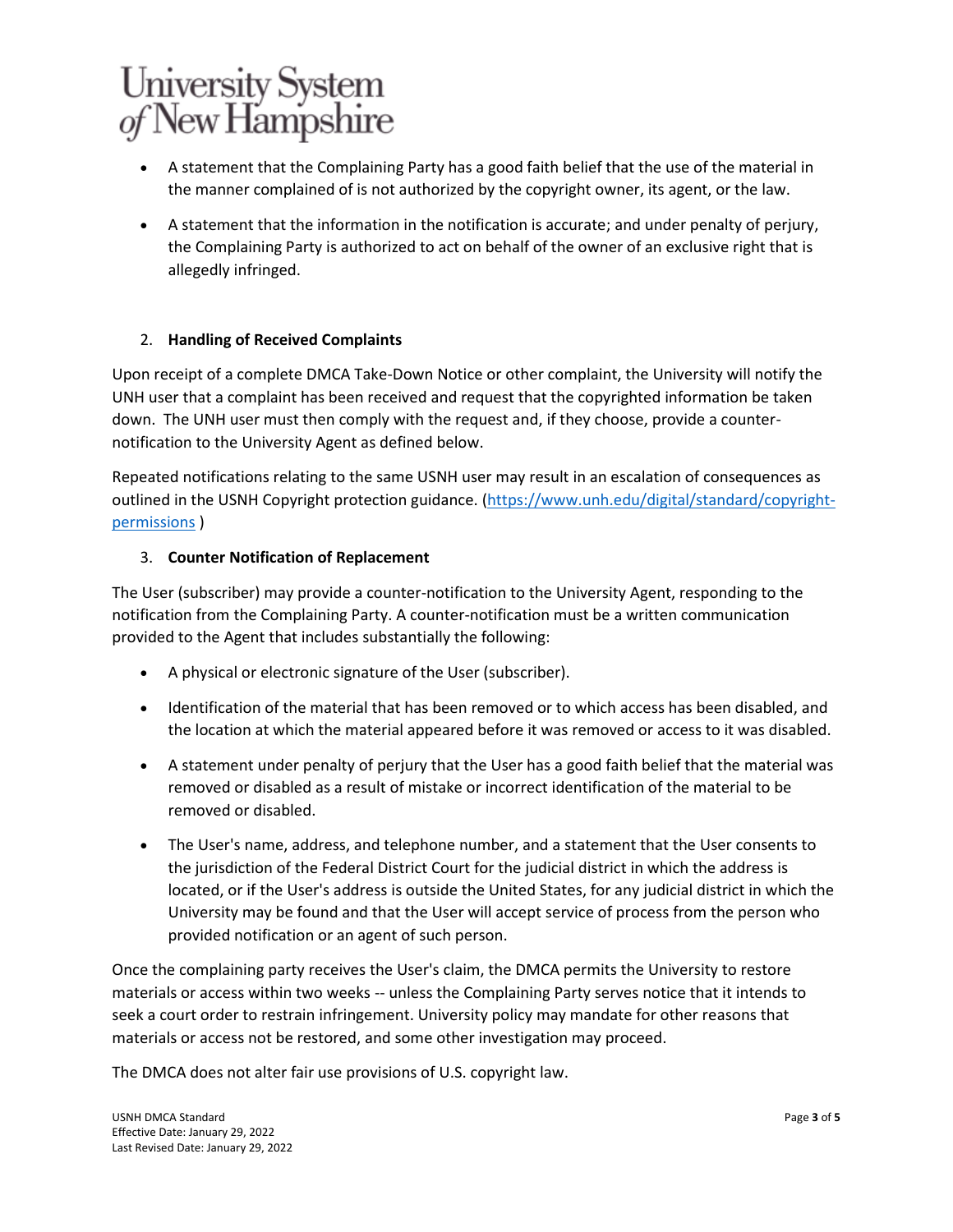### 4. **Legal Alternatives for Downloading Content**

The following provides information on legal sources of online content: [https://www.educause.edu/focus-areas-and-initiatives/policy-and-security/educause-policy/legal](https://www.educause.edu/focus-areas-and-initiatives/policy-and-security/educause-policy/legal-sources-online)[sources-online](https://www.educause.edu/focus-areas-and-initiatives/policy-and-security/educause-policy/legal-sources-online)

- 5. **Resources on Intellectual Property**
- UNH and USNH-Specific Resources
	- o [UNH Office of Intellectual Property Management](http://www.unh.edu/research/intellectual-property)
- DMCA-Specific Resources
	- o [Copyright Law of the United States \(Title 17\)](http://www.copyright.gov/title17)
	- o [Digital Millennium Copyright Act](http://www.copyright.gov/legislation/hr2281.pdf) (PDF)
	- o [Joint Study of Section 1201\(g\) of The DMCA](http://www.copyright.gov/reports/studies/dmca_report.html)
	- o [U.S. Copyright Office Agent Directory](http://www.copyright.gov/onlinesp/)
	- o [EFF:](https://www.eff.org/wp/how-not-get-sued-file-sharing) How To Not Get Sued for File Sharing
- General Internet Resources
	- o [Berkman Center for Internet & Society](http://cyber.law.harvard.edu/) at Harvard Law School
	- o [Bitlaw](http://www.bitlaw.com/) on technology law
	- o [Copyright Clearance Center](http://www.copyright.com/)
	- o [Digital Millennium Copyright Act](http://www.educause.edu/library/digital-millennium-copyright-act-dmca) issues at EDUCAUSE
	- o [GigaLaw:](http://gigalaw.com/) Legal information for Internet professionals
	- o [Intellectual Property Law](http://www.aipla.org/about/iplaw/Pages/default.aspx)
	- o [U.S. Copyright Office](http://www.copyright.gov/)

### **6. CONTACT INFORMATION**

For USNH community members: Questions about this standard, requests for additional information or training, or reports of violations can be directed to Cybersecurity Governance, Risk, & Compliance (GRC) via this [Support Form.](https://td.unh.edu/TDClient/Requests/ServiceDet?ID=172)

A community member may submit other requests here: [Submit an IT Question.](https://td.unh.edu/TDClient/Requests/TicketRequests/NewForm?ID=ne440qM8v2g_)